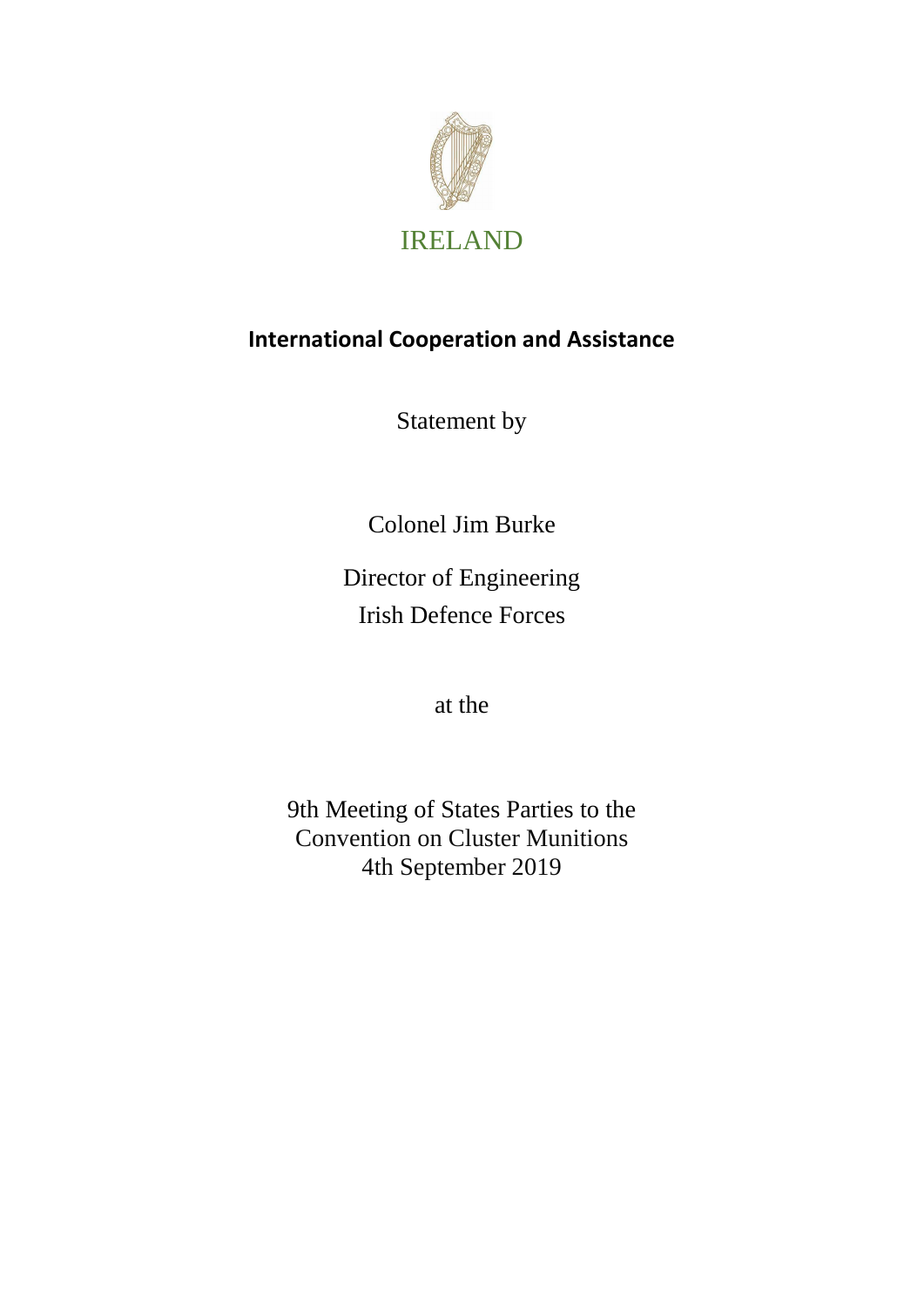# President,

As the outset, let me congratulate you on your election as the President of the 9<sup>th</sup> Meeting of States Parties to the Convention on Cluster Munitions (CCM) and offer you the full support of my delegation. I would also like to congratulate the work of the co-ordinators, the Netherlands and Peru for their hard work on International Cooperation and Assistance. The activities identified in the ICA concept note offer a useful roadmap to achieving our collective aims.

I would like to align Ireland with the Statement delivered by the European Union, and add the following remarks in a national capacity.

#### President

Ireland's cooperation and assistance programmes for humanitarian demining are directly linked to Ireland's commitments under the Convention on Cluster Munitions, the APLC, as well as the CCW. Ireland continues to acknowledge the importance and benefit of identifying synergies in the implementation of the Convention on Cluster Munitions and other humanitarian disarmament instruments. Promoting efforts that enhance better coordination on victim assistance and international cooperation with other disarmament conventions, can contribute to the overall strengthening of disarmament instruments, and can ease implementation at the national level. As Co-Coordinator for Victim Assistance on the CCM Coordination Committee for the period 2018-2019, Ireland continued to promote these synergies, where possible.

# President,

Ireland has long maintained a commitment of support to humanitarian mine action programmes, including those concerned with weapons and ammunition disposal. Ireland's support for humanitarian mine action and in clearing contaminated land and roads has contributed to long-term economic and sustainable development and has assisted with a reduction in civilian risk from ERWs.

Over the last decade Ireland has contributed over  $\epsilon$ 30 million to humanitarian demining programmes and is proud to have contributed  $\epsilon$ 2 million in 2019 for programmes across Afghanistan, Colombia, Somalia, South Sudan and Zimbabwe. Additionally, Ireland continues its support for humanitarian demining and clearance of unexploded ordnance in Lao PDR, Cambodia, Myanmar and Vietnam. In line with the Article 5 of the Convention, Ireland endeavours to ensure that all programme funding administered for humanitarian demining is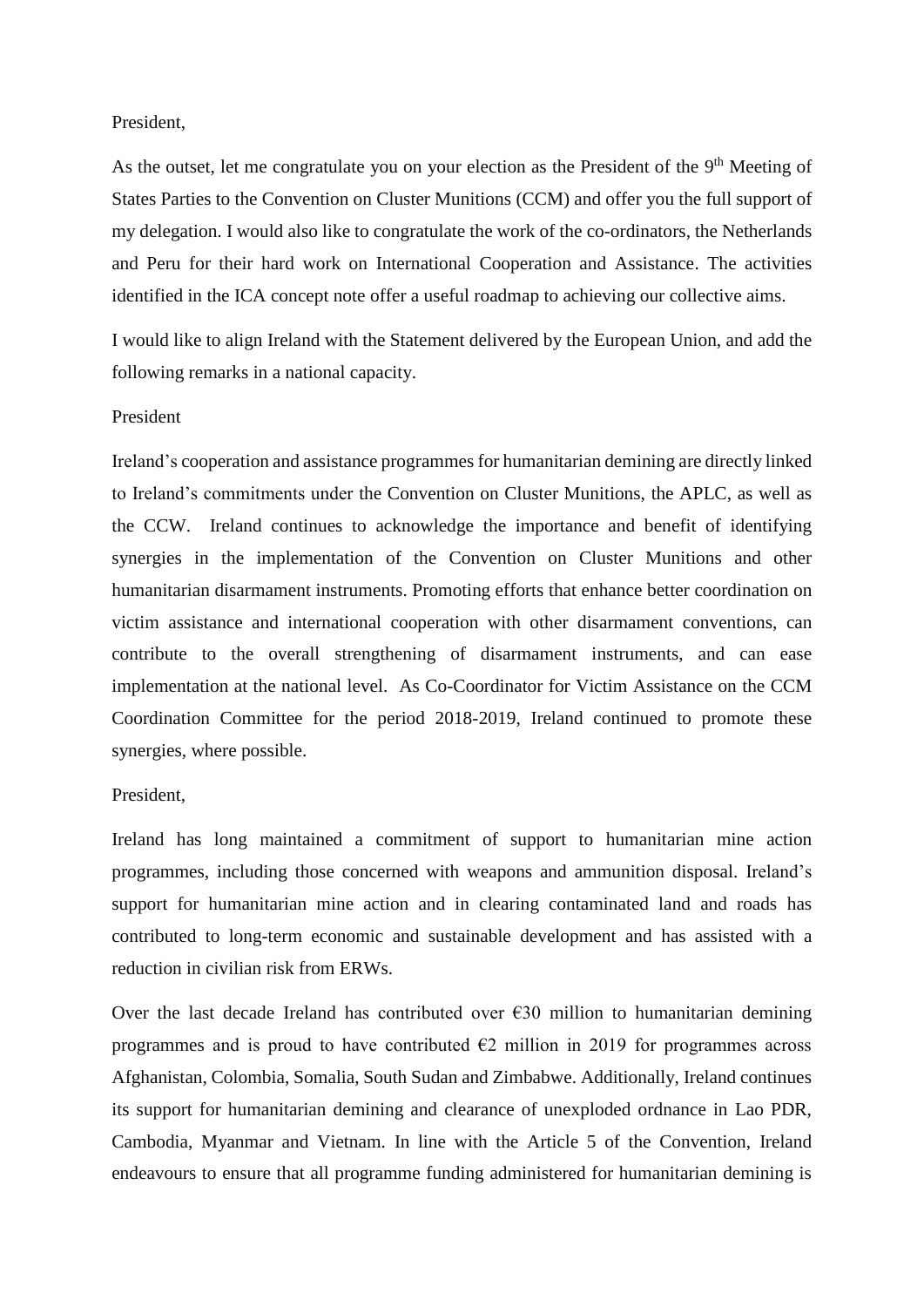utilised in a manner which gives due recognition to the need for Gender and Diversity-Responsive Victim Assistance.

## President,

It is now over ten years since the international community met in Dublin to adopt the Convention on Cluster Munitions. The CCM constitutes an important step in the domain of disarmament and for our collective efforts to ensure the protection of civilians. Ireland is proud to have played a leadership role in the negotiation of this important Convention.

Since its entry into force, a 106 State Parties have ratified or acceded to the Convention and there are now 14 signatory States. We welcome the latest ratifications by Namibia, Gambia and Philippines and we must continue to step up our collective efforts to reach the target of 130 States Parties by the 2020 Review Conference.

We are also pleased to note the findings from the recently launched 2*019 Cluster Munition Monitor* which indicates that States Parties to the Convention have already destroyed 99% of their stockpiled cluster munitions, eliminating a collective total of more than 1.5 million cluster munitions and 178 million sub-munitions.

By any measure this is an impressive record and one we can all be proud of. Ireland would also like to acknowledge the work of UN entities, the ICRC, mine action operators and civil society, who continue to play a constructively role in helping to realise our collective aims.

#### President,

While these achievements establish the CCM as one of the most successful disarmament treaties today, this success should not be a cause for complacency. Cluster munitions continue to pose a significant threat in certain parts of the world and we are deeply concerned with reports of new victims again this year. We must remain active in our efforts to bring additional states within the Convention, and in particular those states either affected by cluster munitions or which retain them.

## President,

To conclude, while we recognise the many challenges that remain to be addressed, Ireland remains encouraged by the achievements of the Convention. In looking to the future, Ireland will continue efforts to support victims, promote the universalisation and effective